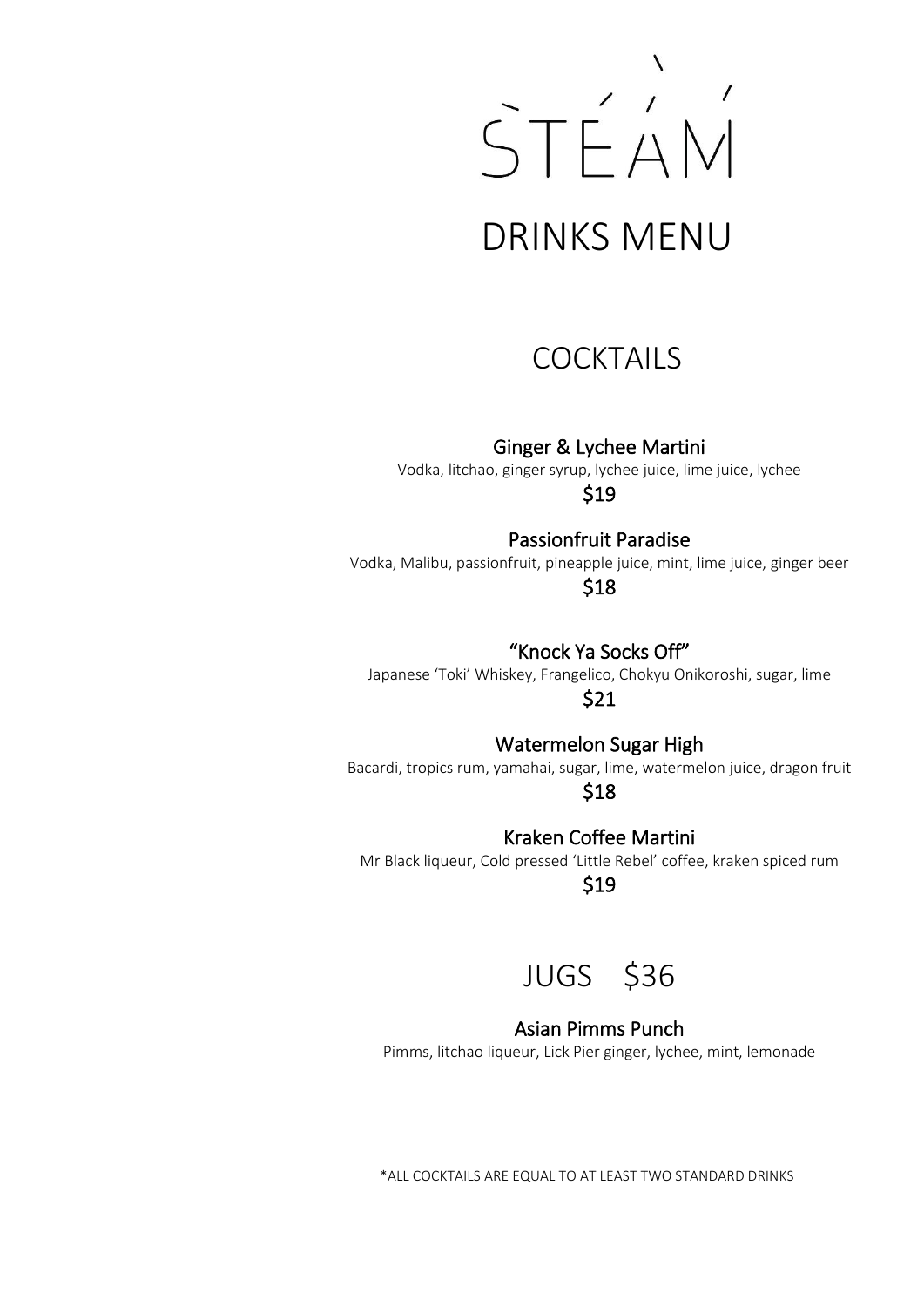## SAKE

Sake is a product made from natural ingredients of rice, yeast, water and koji. A magnificent accompaniment to Steam's modern Asian fusion cuisine and with the right selection will truly enhance your dining experience.

### $FLIGHT - 3 x 50ml$  \$35

This sake flight features a range of sake from all over Japan. A great introductory tasting flight sampling both sparkling and still sake.

Kizukura Nigori – Nenohi, Nagoya – Dassai '45" Yamaguci

| <b>Sparkling and Nigori</b> (light, balanced)                                      | <b>GLS 150ml</b> | BTL 300ml |
|------------------------------------------------------------------------------------|------------------|-----------|
| Kizukura Nigori (chilled), unfiltered                                              | 14               | 28        |
| Aai (chilled), sparkling                                                           |                  | 28        |
| Yamahai jikomi (rich, smooth)                                                      | <b>GLS 150ml</b> | BTL 300ml |
| Kizakura (warm or room temp)                                                       | 12               | 28        |
| Junmai (rustic, smooth, pure rice)                                                 |                  |           |
| Nenohi, Nagoya, medium bodied<br>smooth & dry, good acidic finish                  | 16               | 55        |
| Onigoroshi (Demon Slayer) clean, fruity, dry                                       | 16               | 55        |
| Rihaku Tokubetsu Shimane, meaning 'special'.<br>this premium Junmai is a MUST try! | 22               | 72        |
| Junmai Ginjo & Daigingo (fine & fragrant)                                          |                  |           |
| Kaganotsuki Gekko, Ishikwa,<br>top grade, crisp, dry                               | 18               | 54        |
| Kizakura "S" Junami Daigingo, Kyoto,<br>Served chilled, fruity and silky           | 18               | 60        |
| Dassai "45" Yamaguchi<br>Smooth and sweet palate.                                  | 20               | 65        |
| Umeshu                                                                             |                  |           |

Choya Umeshu (with plum) served chilled world famous 'plum wine' from Osaka 60ml 12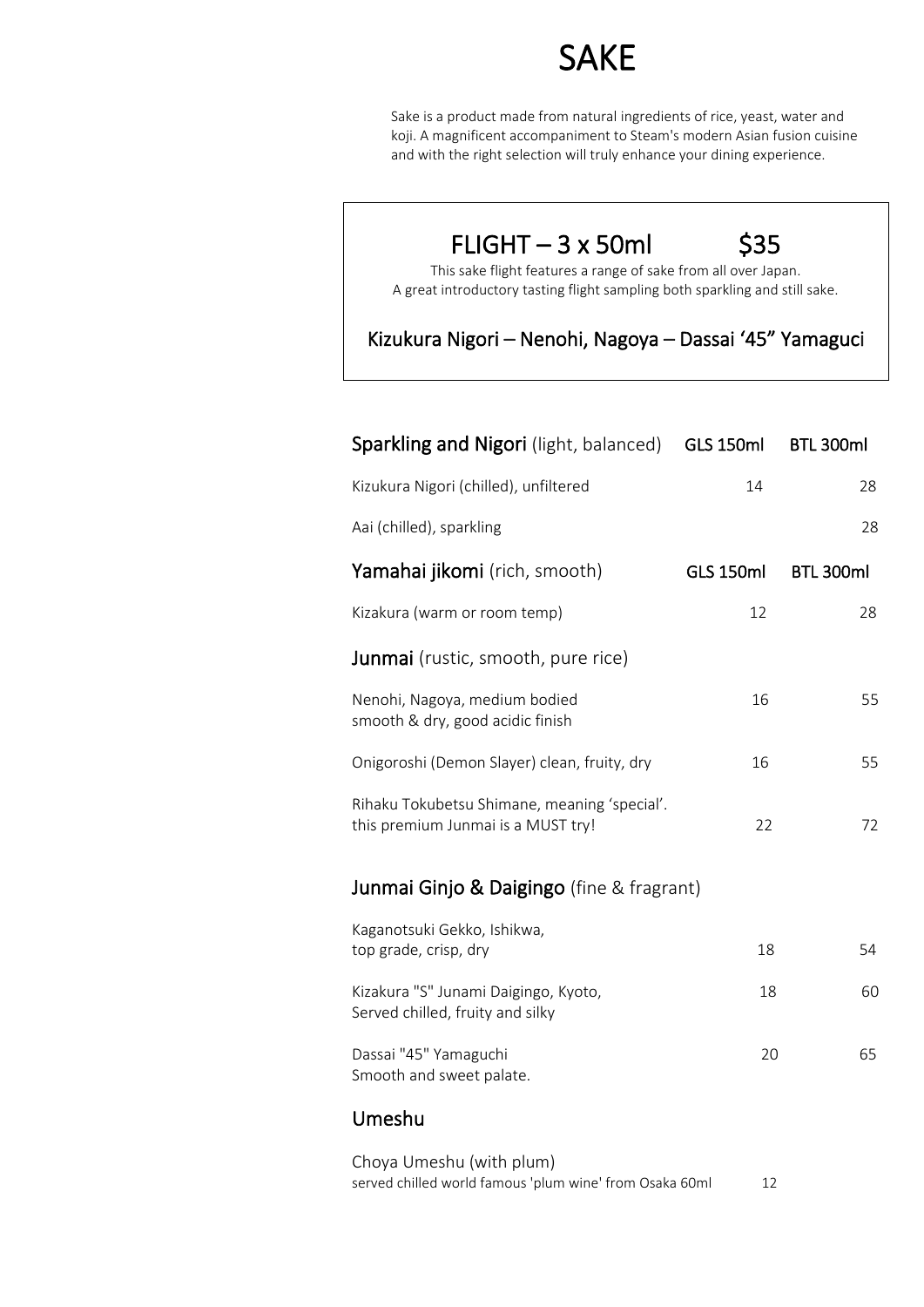## Japanese Whisky

The style of Japanese whisky comes from the way in which blended whisky is produced, and the differing nature of the industry in Japan. Whisky companies own both the distilleries and the brands of blended whiskies, and do not trade with their competitors. So, a blended whisky in Japan will generally only contain malt whisky from the distilleries owned by that same company.

### Flight  $-4 \times 15$ ml \$42

Suntory Hibiki Harmony Blend Suntory Yamazaki Reserve Single Malt Suntory Yamazaki 12YO Single Malt Nikka From The Barrel Blend

| Suntory Hibiki Harmony Blend                  | GL. 30ml | \$26 |
|-----------------------------------------------|----------|------|
| Suntory Yamazaki Reserve Single Malt GL. 30ml |          | \$22 |
| Suntory Kakushu 12 YO Single Malt             | GL. 30ml | \$26 |
| Nikka From The Barrel Blend                   | GL. 30ml | \$18 |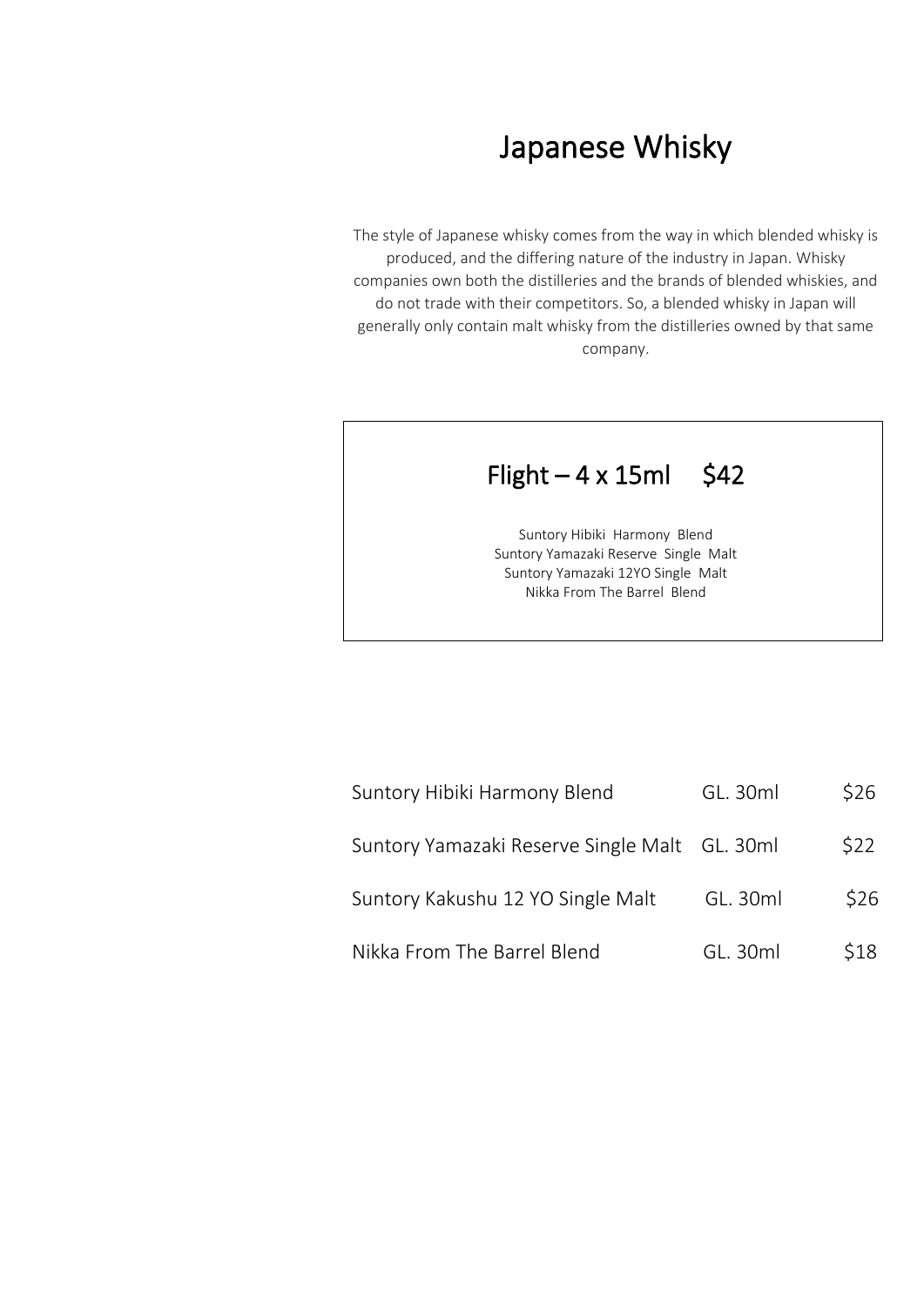## ASIAN BEER

| Sapporo          |       | Japan Super dry, rich in flavour, crisp finish                   | 11 |
|------------------|-------|------------------------------------------------------------------|----|
| On Tap           |       |                                                                  |    |
| Sapporo          | Japan | Enjoy with your friends & pour your                              | 75 |
| 'Beer Tower'     |       | (approx. 8 glasses)                                              |    |
| <b>Kirin</b>     | Japan | Rice lager, light-medium bodied                                  | 10 |
| Kirin Ichiban    | Japan | 100% Malt lager                                                  | 11 |
| Asahi            | Japan | Crisp, slightly malty, citrus finish                             | 10 |
| Asahi Soukai     | Japan | Mid Strength, low carb, easy drinking 10                         |    |
| Tsingtao         | China | Light, fruity, touch of malt                                     | 10 |
| Echigo<br>500mls | Japan | Smooth, dry, crisp Rice Lager<br>Original craft brewery in Japan | 18 |

# OTHER BEER / CIDER

| Sevenoaks                                          | Morn Pen | Apple Cider           | 13 |
|----------------------------------------------------|----------|-----------------------|----|
| <b>Lick Pier</b>                                   | Vic      | Alcoholic ginger beer | 12 |
| <b>St Andrews</b><br><b>Brewery</b>                | Morn Pen | 'Strapper' Lager      | 10 |
| <b>Carlton Draught</b>                             |          | Australia             | 8  |
| Cascade Light                                      |          | Australia             | 8  |
| Non alcoholic beer                                 |          |                       | 9  |
| Please check with our staff on this weeks special. |          |                       |    |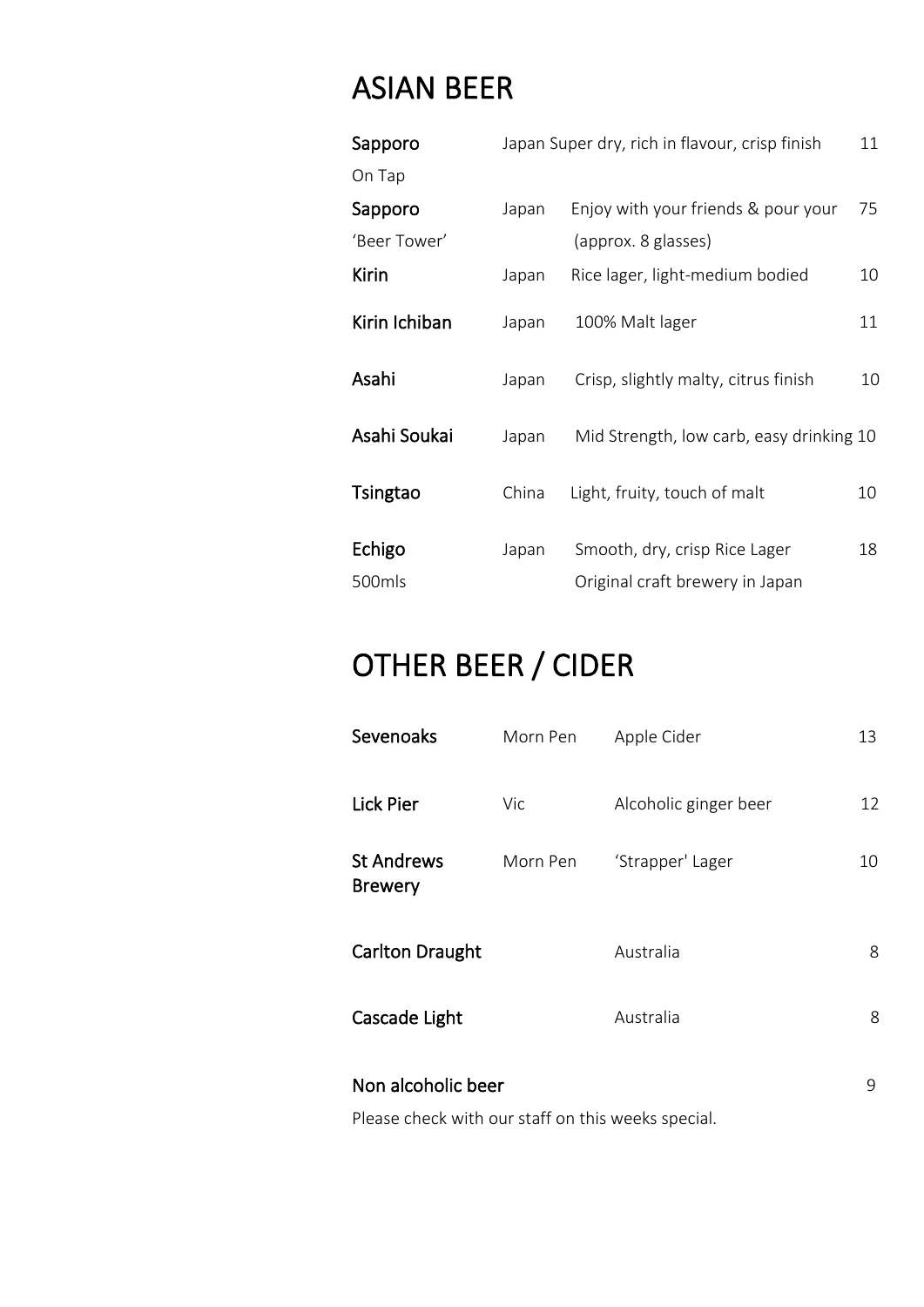## SPARKLING / CHAMPAGNE GLS BTL

| Twelve Signs Sparkling, Multi regional '18            |    | 39   |
|-------------------------------------------------------|----|------|
| Prosecco 'Mascareri' DOC, Italy, NV                   | 12 | 48   |
| Billecart-Salmon, Rose Sparkling, France, NV % bottle |    | 85   |
| Veuve Cliquot Champagne, Reims, France, NV            |    | 125  |
| Dom Perignon Champagne, Epernay, France, '06          |    | 299. |

## WHITE WINE GLS BTL

| Little Goat Creek Sauvignon Blanc, Marlborough, NZ, '21    | 10 | 45  |
|------------------------------------------------------------|----|-----|
| Foxey's Hangout Pinot Gris, Mornington Peninsula, VIC, '19 | 13 | 52  |
| Dr Loosen Riesling, Germany, '20                           | 15 | 65  |
| 'Indented Head' Chardonnay, Bellarine, VIC, 18             | 13 | 52  |
| Rockford Semillon, Barossa Valley, S.A, '18                |    | 54  |
| Quealy 'Pearl' Pinot Grigio, Mornington Peninsula, VIC, 20 |    | 62  |
| Portsea Estate Pinot Gris, Portsea, VIC, '19               |    | 68  |
| Montalto, 'The Eleven' Chardonnay, VIC, '18                |    | 79  |
| Domaines Schlumberger Pinot Blanc, France,'19              |    | 62  |
| Domaine Louis Michel & Fils Chablis Vaillons, France, '18  |    | 110 |
| Mount Mary Chardonnay, Yarra Valley, VIC, '18              |    | 175 |

# ROSE / SWEET WINE GLS BTL

| Foxeys Hangout Rose, Mornington Peninsula, Vic'21    | 12 | 48 |
|------------------------------------------------------|----|----|
| Rockford Alicante Bouchet, Barossa Valley, S.A., '20 |    | 56 |
| Lake Breeze Moscato, Langhorne Creek, SA, '19        | 10 | 42 |
| Choya Umeshu Plum Wine, Japan (60mls)                | 12 |    |